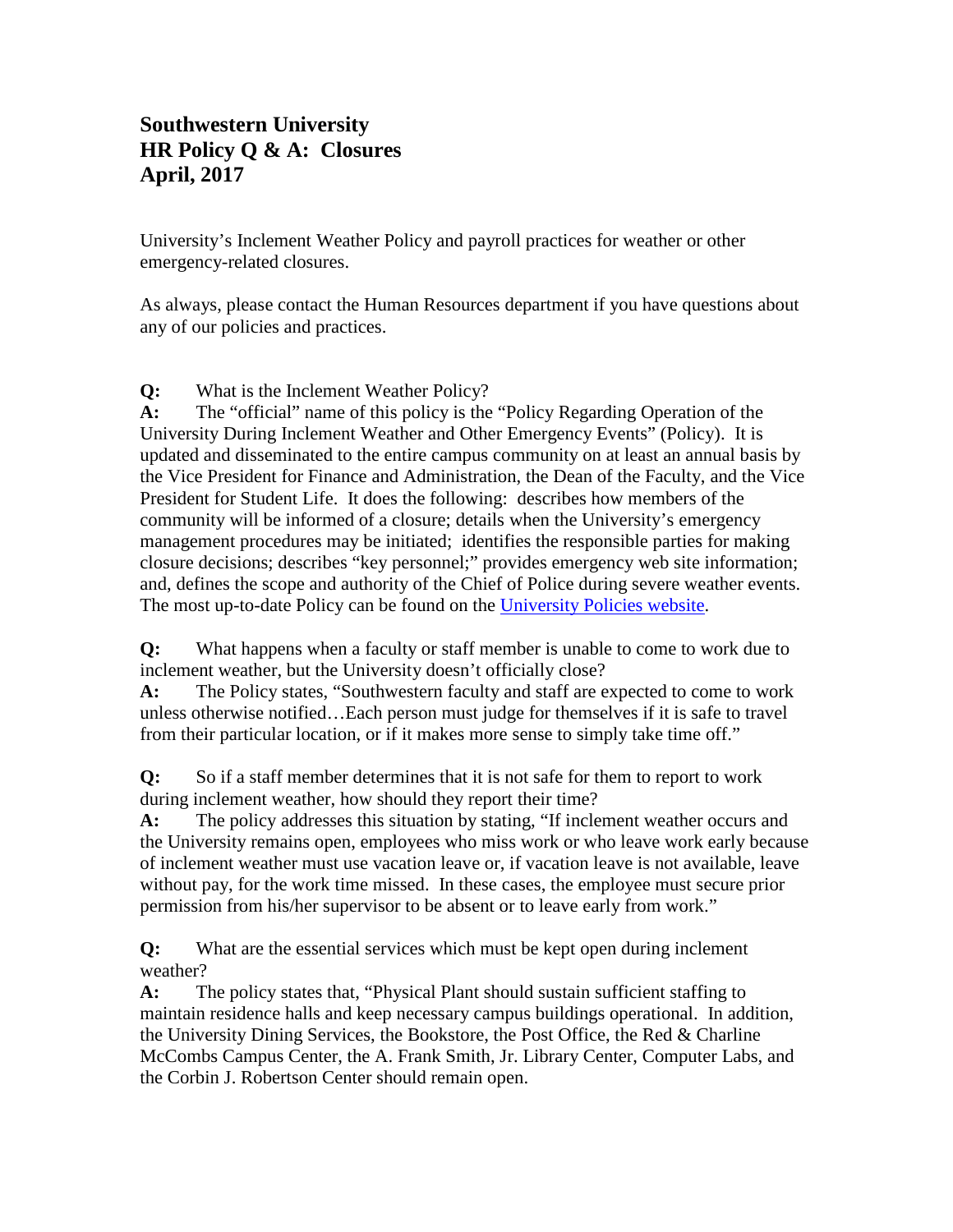**Q:** So, who determines who is included as "key personnel" for purposes of University closures?

**A:** Supervisors will identify key personnel who must report to work in all conditions. The actual number of identified employees may vary depending on the situation. In most cases, "key personnel" will be limited to some members of the Physical Plant staff.

**Q:** When a bi-weekly paid staff member is identified as a key employee and reports to work during an official University closure, how should he/she reflect the time actually worked on that day?

**A:** If the employee was regularly scheduled to work on the day of the closure, he/she should reflect those hours in the column on their time sheet normally used to reflect sick/vacation/holiday time, and select "inclement weather" for that day. In addition, the employee should reflect the actual number of hours worked in the column on their time sheet where they normally report worked time. These are the hours that will be paid at time and one-half.

**Q:** This is a follow-up to the previous question. How will the employee's pay be calculated?

**A:** He/she will be paid in the same manner as when an employee works on a Holiday, as described in the Staff Handbook. For full-time employees, this means 8 hours of regular pay for the day of the closure plus time and one-half pay for any hours actually worked on that day. In other words, the hours actually worked will be paid at two and one-half times pay.

**Q:** If an employee is not regularly scheduled to be at work on the day the University is officially closed, should they also reflect the "inclement weather" on their time sheet? **A:** No. Unless an employee was scheduled to be at work, they should not reflect any hours for the closure.

**Q:** What if an employee is normally scheduled to work on the day of a closure, but happens to be out on a pre-scheduled vacation day – should they then reflect "inclement" weather" on their time sheet?

A: No. The employee should use their vacation time.

**Q:** This is a follow-up to the preceding question. It doesn't seem fair that an employee should have to use their vacation time if the University was officially closed on a day when he/she was previously scheduled to be on vacation. What is the rationale for this?

**A:** The rationale is that the employee's vacation schedule was not affected by the University's closure, nor would he/she have been available to work if he/she was identified as a "key employee." Also, the employee was not technically scheduled to work on that day – he/she was scheduled to be on vacation. The paid inclement weather leave the University provides during an official closure is specifically for those employees who were scheduled to be at work on that day and would have reported for work but for the closure.